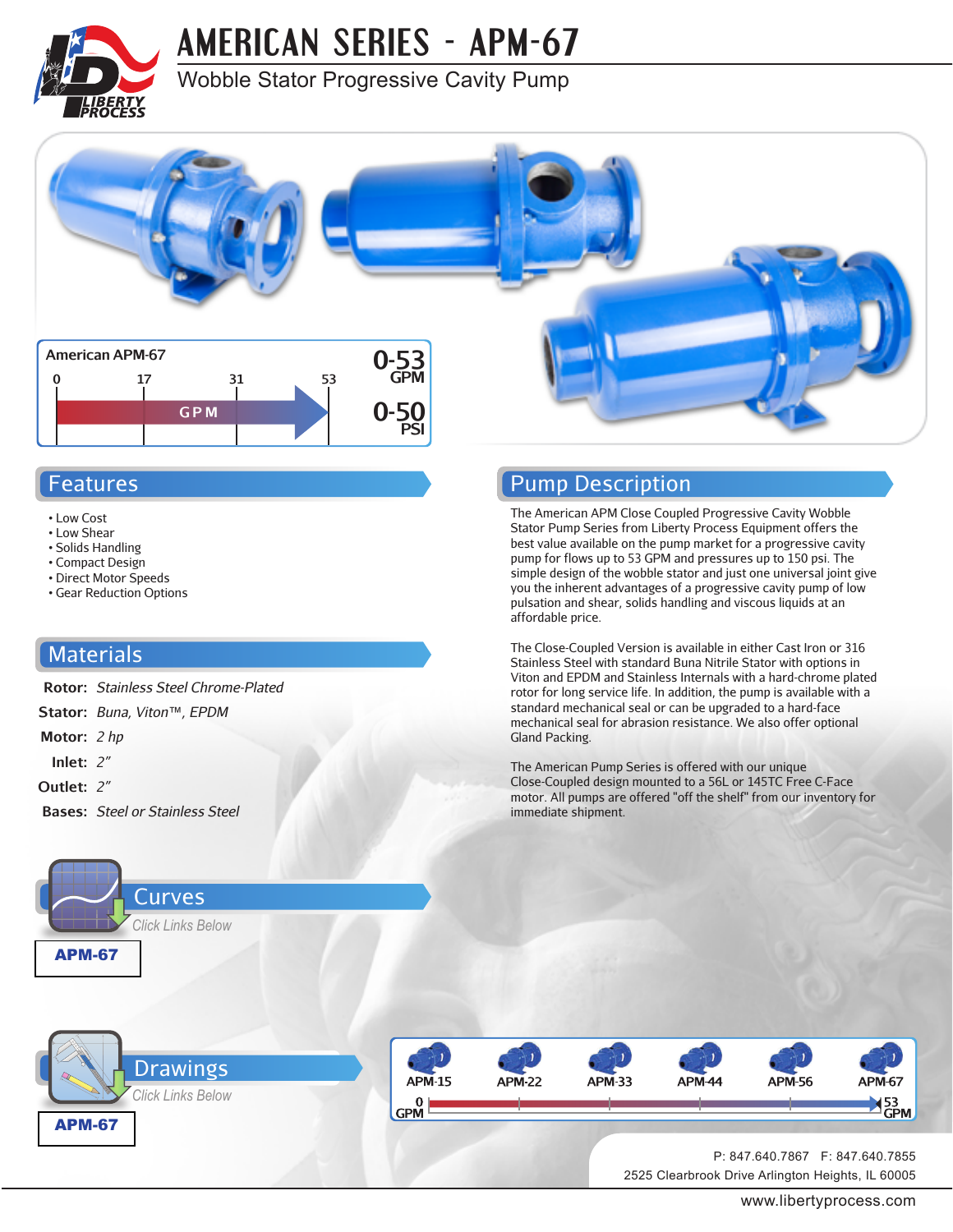# **AMERICAN [SERIES - APM67](http://www.libertyprocess.com/american_apm-67_series_pump.html)**

<span id="page-1-0"></span>

Progressive Cavity Pump

Performance Curves







2525 Clearbrook Drive Arlington Heights, IL 60005 P: 847.640.7867 F: 847.640.7855